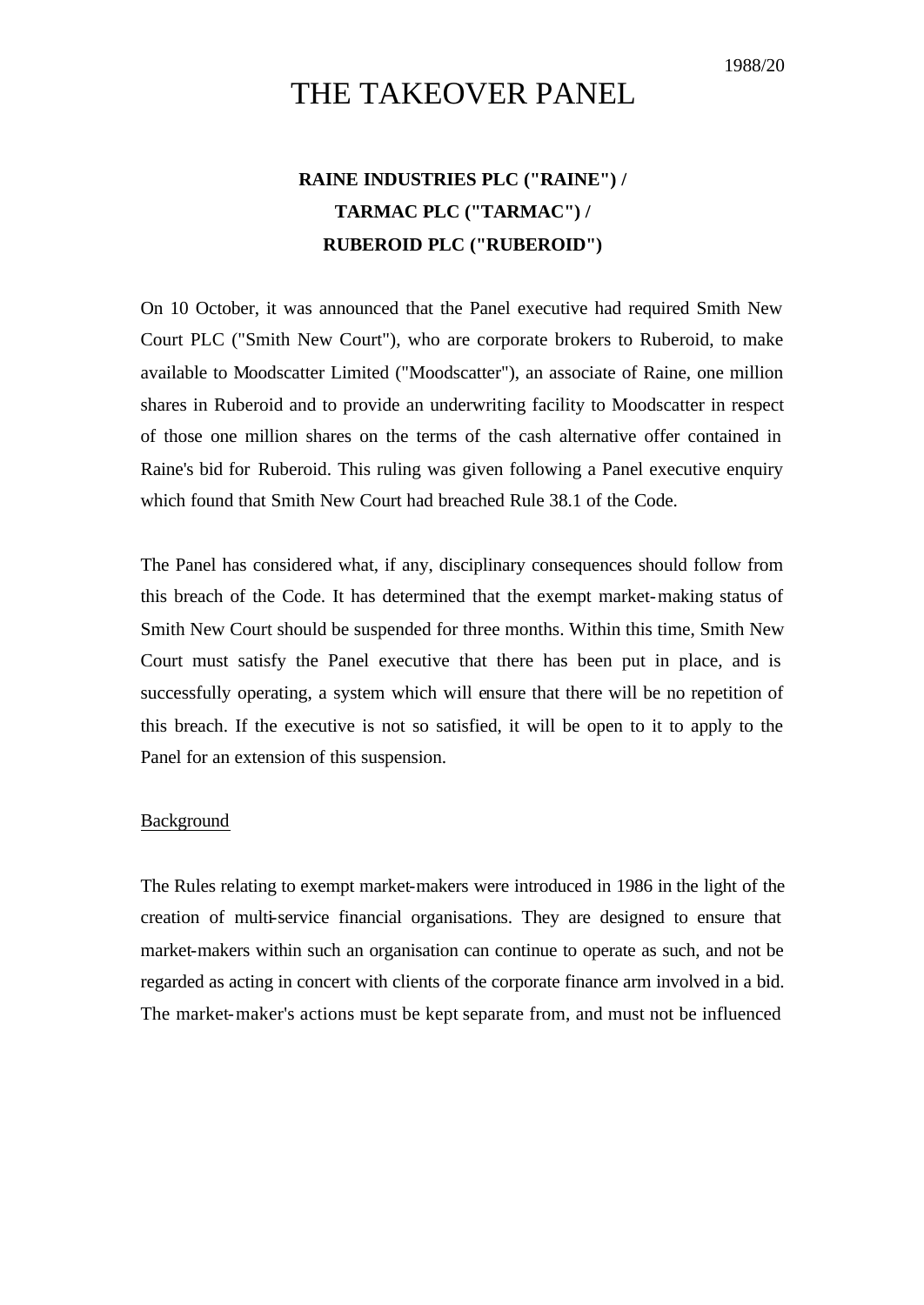by, the activities of the corporate finance arm of the organisation. The market-maker must be wholly insulated from the corporate finance arm, and that barrier must be strictly observed. In its statement headed Multi-Service Financial Organisations and the Take-Over Code, issued on 6 October 1986, the Panel stated:-

". . . when a multi-service financial organisation is (as banker, stockbroker or otherwise) advising an offeror, then all principal dealings in relevant securities by any part of that organisation will be presumed to be in concert with the offeror, with one important exception in respect of dealings in a market-making capacity, provided the market-maker concerned is an "exempt market-maker" as explained below.

The Panel accepts that in general it is the intention of multi-service financial organisations to run their market-making operations wholly independently and, in particular, without regard to the interest of clients of the corporate finance arm of the organisation. In addition the Panel has been particularly concerned to avoid damage to the liquidity of the market in relevant securities which might otherwise arise from a forced withdrawal of a significant market-maker at the time of the announcement of an offer because of its connection with the offeror. Accordingly, the Code is to provide for a category of exempt market-makers to whom the above-mentioned presumption will not normally apply. Market-makers who wish to seek this exemption should apply to the Panel. Amongst other things, an applicant market-maker will have to demonstrate to the Panel that the organisation in question has in place arrangements satisfactory to the Panel relating to the separation of the market-making side from other relevant parts of its business, in particular corporate finance.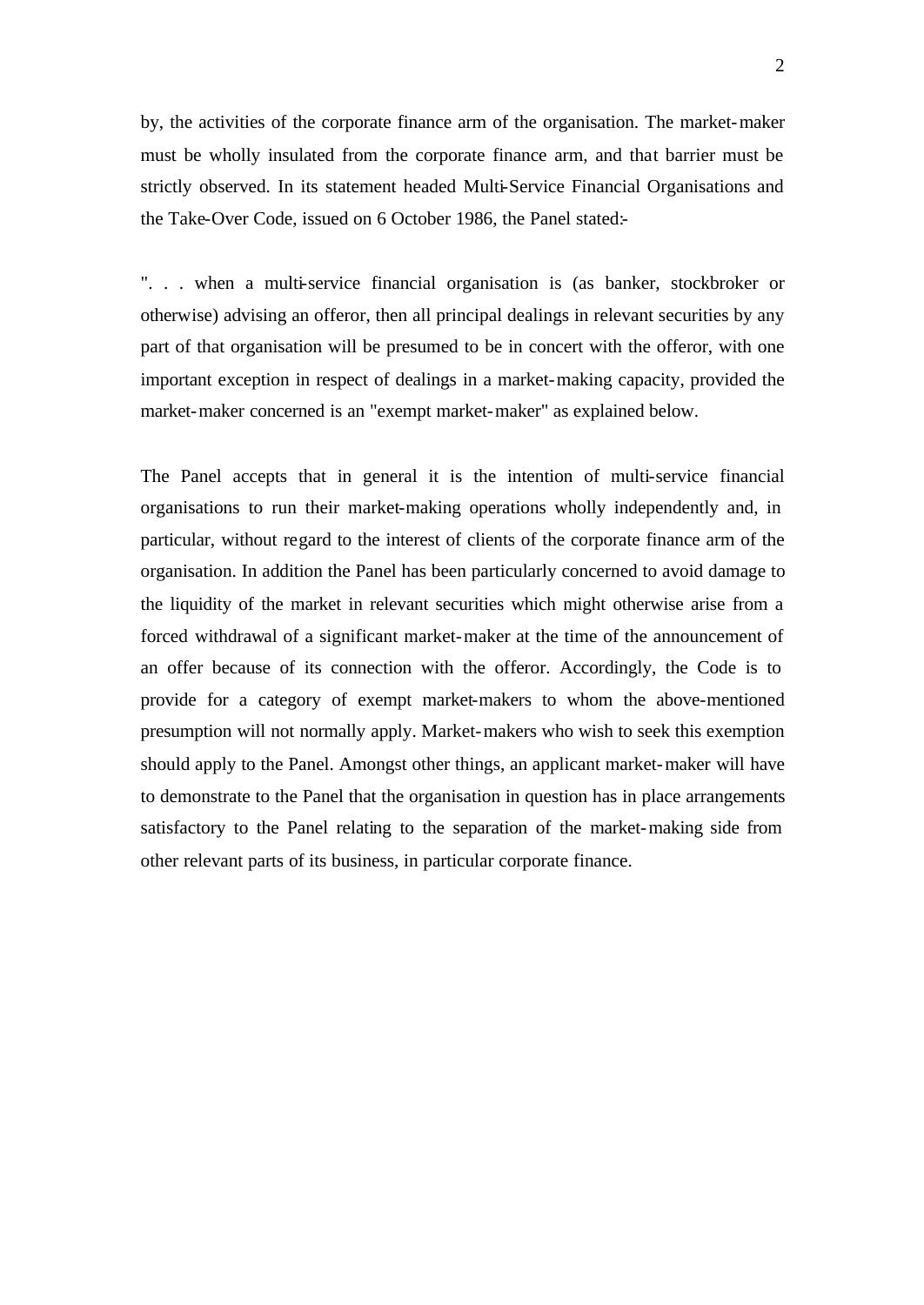Whenever another part of its organisation is acting for an offeror or an offeree company in a take-over, an exempt market-maker will have to adhere to the important general principle that it must not use its exemption to carry out transactions intended to assist clients of the advisory side."

Rule 38 gives effect to this principle.

Rule 38.1, and the Note on it, are in the following terms:-

### "PROHIBITED DEALINGS

An exempt market-maker connected with an offeror or the offeree company must not carry out any dealings for the purpose of assisting the offeror or the offeree company, as the case may be.

#### NOTE ON RULE 38.1

#### Suspension of exempt status

Any dealings by an exempt market-maker connected with an offeror or the offeree company with the purpose of assisting an offeror or the offeree company, as the case may be, will constitute a serious breach of the Code. Accordingly, if the Panel determines that a market-maker has carried out such dealings, it will be prepared to rule that the market-maker should cease to enjoy exempt status for such period of time as the Panel may consider appropriate in the circumstances."

In a market where organisations are permitted to act in several capacities, the Rules aim to allow sensible working of the market whilst preserving the integrity of separation between the various arms of organisations. Strict compliance with the Rules is crucial. It is necessary for those responsible for overall management to make certain that an appropriate system is in place to ensure that the Rules are observed. It is also necessary for those responsible for compliance to ensure that in actual practice that system is strictly adhered to. It is imperative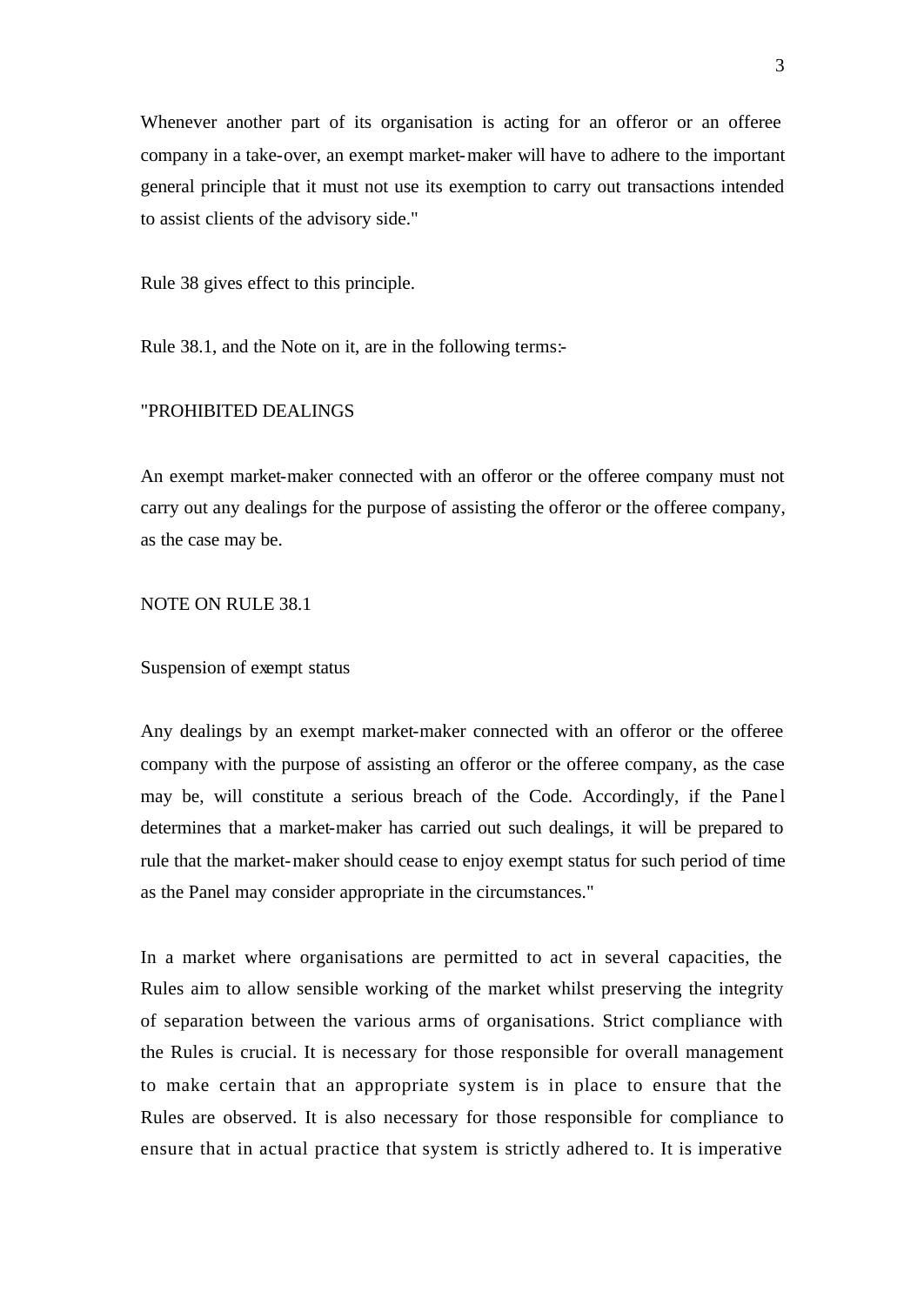that those acting in the market should know what the Rules are and should exercise the most rigorous self-discipline to stick to them. This task is no easier because of the potential close contacts between various members of the same organisation. But, precisely because of such contacts, the systems and the checks enforced have to be strict. While physical separation, wherever it can be obtained, is important, the system ultimately depends on individuals being aware of the Rules and complying with them strictly.

#### The Transaction

Raine announced its offer for Ruberoid in July 1988 and this bid was subsequently extended to 14 September. On 6 September, Ruberoid' s advisers announced that an approach had been received from a third party. On 8 September, Tarmac announced a recommended offer for Ruberoid. In the offer announcement it stated that it owned 1.45 million Ordinary Shares in Ruberoid. These shares had been purchased on 6 September. When it emerged that they had been purchased from Smith New Court, given that this organisation was also corporate broker to Ruberoid, the Panel executive commenced an investigation. During this investigation, the executive received, as it would expect, full co-operation from Smith New Court.

The investigation established that there was no impropriety in the sale of 0.45 million of the shares. These were sold on behalf of an independent institutional client in the ordinary course of business. The position in regard to the balance of one million shares was, however, different. The facts are as follows.

On 1 or 2 September, the Smith New Court market-maker in Ruberoid contemplated selling half his long position in Ruberoid shares which then totalled approximately one million. He identified Hoare Govett, acting for Raine, as probable purchasers. He sought the advice of a senior director responsible for Smith New Court's equity market-making activities who advised him not to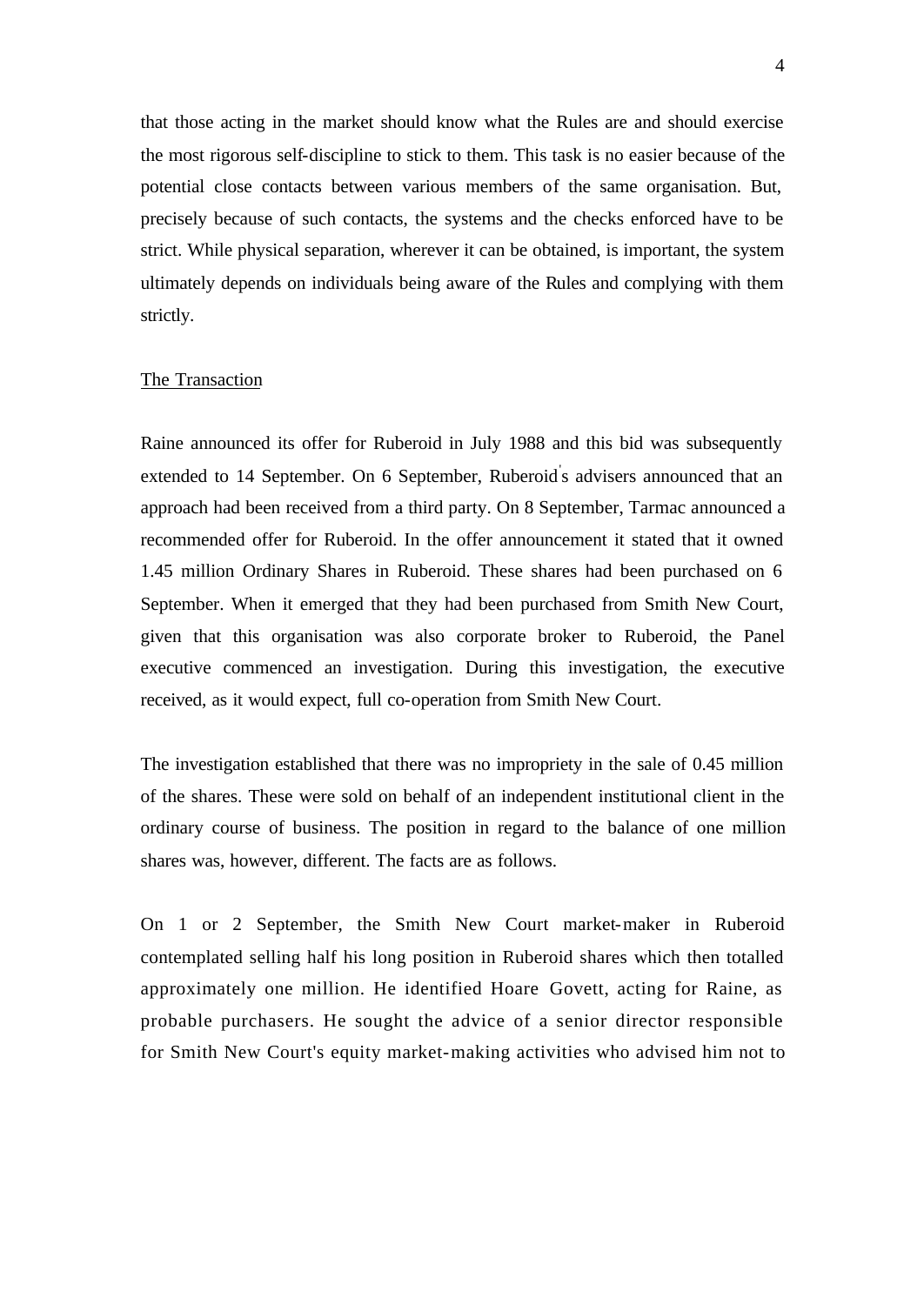5

sell to Raine on the basis that this could reflect on the position of Smith New Court since they acted as corporate broker to Ruberoid. In the light of Rule 38.1, this was clearly a consideration which should not have been taken into account and therefore amounted to a breach of the Rule, a ruling which Smith New Court has not sought to contest.

By 5 September, the market-maker remained concerned about the risk of holding one million Ruberoid shares. At this point a member of the agency broking team, who also acted as corporate broker to Ruberoid, was informed of the market-maker's wish to reduce his holding. The broker then warned Ruberoid that a block of Ruberoid shares was being offered for sale. As a result it was eventually arranged that the shares were purchased by a broker who it later transpired was acting for Tarmac. No-one at Smith New Court was aware of the identity of the purchaser. Tarmac, itself, was not aware that part of the 1.45 million shares came from Smith New Court. The transaction took place before Ruberoid' s announcement the same day that it had received an approach from a third party.

It was not submitted by the executive to the full Panel that the market-maker effected this transaction for the purpose of assisting Ruberoid. It was, however, submitted that the corporate broker had used the market-maker's book to assist Ruberoid and that Rule 38.1 had accordingly been breached. Smith New Court accepted that its corporate broker should not have been informed of the size of the market-maker's book and should not have been given the opportunity to secure that those shares were purchased by a party friendly to Ruberoid. It was acknowledged that this breached the barriers which should exist. It was submitted on behalf of Smith New Court, however, that since the corporate broker was not part of the market-making arm there had been no breach of Rule 38.1. It was contended that this Rule only applied to those employed in the market-making arm. The Panel considered, however, that where the barrier between the market-making arm and the corporate finance arm of an organisation is breached, with the result that the corporate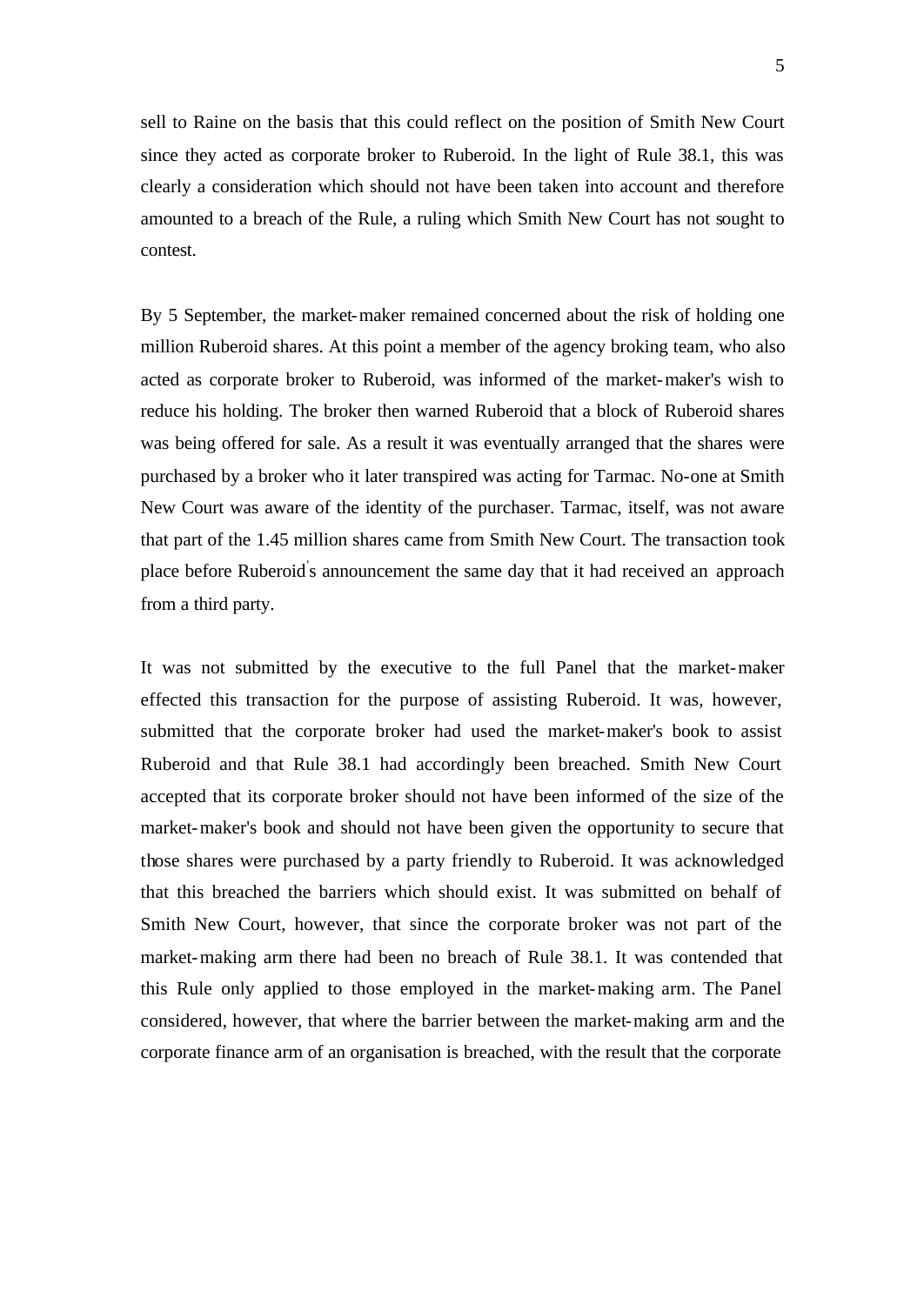finance arm sets out to facilitate the purchase of shares held by the market-maker by a party friendly to the offeree, then the corporate finance arm becomes party to the activities of the market-maker. In this case, the corporate broker on behalf of the organisation as a whole enabled the offeree to find an acceptable purchaser for the market-maker's shares. In such a situation the activities of all those in the organisation involved in the transaction can be taken into account in deciding whether a breach has occurred. Interpreting Rule 38.1 in accordance with the principle of separation it was designed to secure, the Panel considered that a second breach of the Rule had taken place.

#### The Consequences

There are substantial factors to be taken into account in favour of Smith New Court in considering the appropriate sanction for their breaches. The Panel has already stated, and wishes to emphasise, that Smith New Court co-operated fully with the investigation and never attempted to conceal in any way what had transpired. Raine has been restored as nearly as practicable to its original position at a significant cost to Smith New Court which may well be substantially increased. In addition, Smith New Court has taken measures internally to procure that there is no similar breach in the future.

The Panel has taken fully into account these aspects of the case. It considered anxiously whether it was possible in the light of them to deal with the issue solely by way of public censure. This, of itself, has potentially a serious impact. But the Panel concluded that this case demonstrated inexperience and incompetence on the part of a number of people within Smith New Court in an area which is of the utmost importance to the integrity of the market. The Panel considers that a breach of this kind is so serious that it must be marked by a period of suspension of exempt market- maker status. The minimum suspension of that status which can sensibly be imposed is a